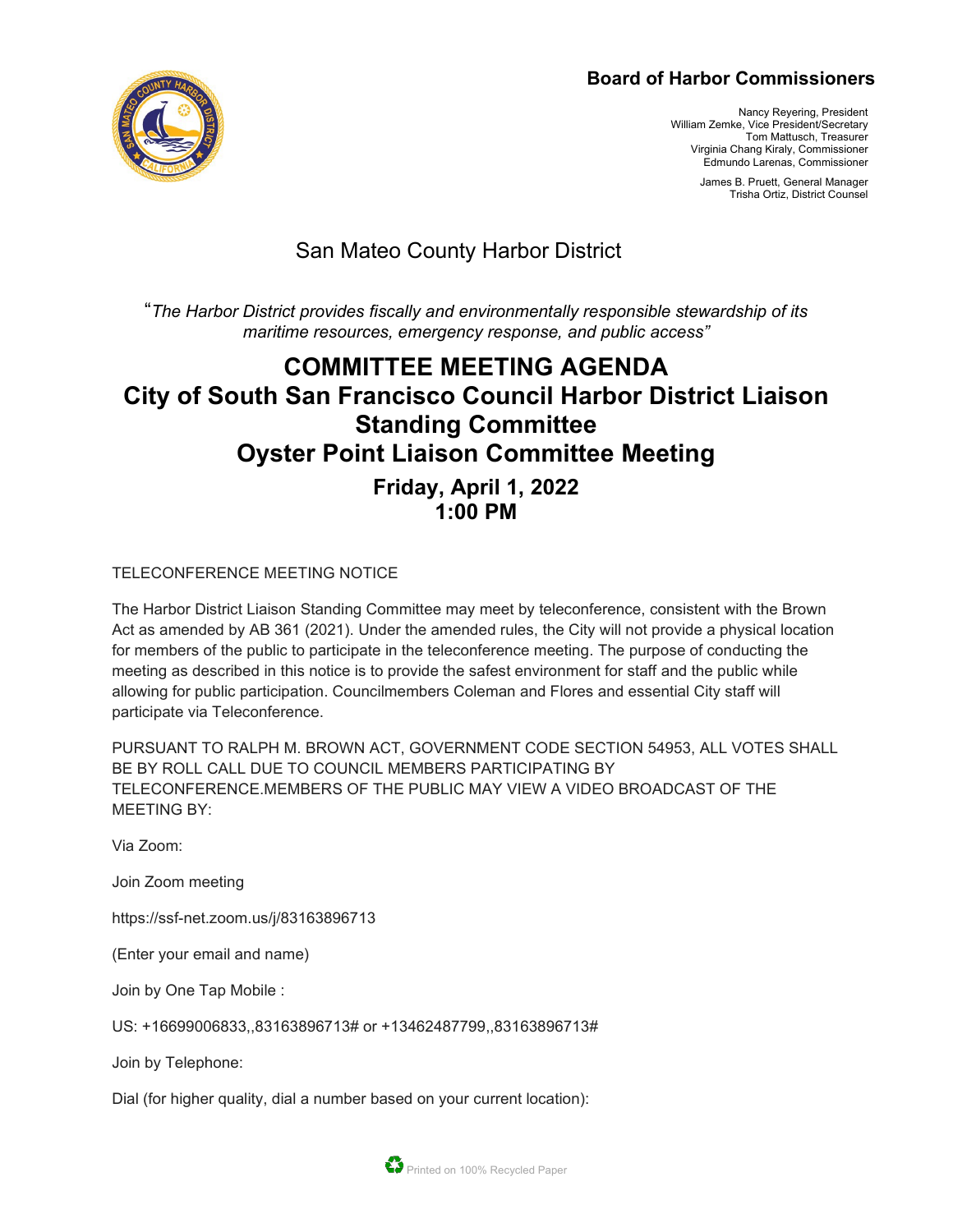US: +1 346 248 7799 or +1 669 900 6833 or 833 548 0276 (Toll Free)

#### Webinar ID: 831 6389 6713

American Disability Act: The City Clerk will provide materials in appropriate alternative formats to comply with the Americans with Disabilities Act. Please send a written request to City Clerk Rosa Govea Acosta at 400 Grand Avenue, South San Francisco, CA 94080, or email at all-cc@ssf.net. Include your name, address, phone number, a brief description of the requested materials, and preferred alternative format service at least 24-hours before the meeting. Accommodations: Individuals who require special assistance of a disability-related modification or accommodation to participate in the meeting, including Interpretation Services, should contact the Office of the City Clerk by email at all-cc@ssf.net, 24-hours before the meeting. Notification in advance of the meeting will enable the City of South San Francisco to make reasonable arrangements to ensure accessibility to the meeting.

Call To Order.

Roll Call.

Agenda Review.

Remote Public Comments - comments are limited to items on the Special Meeting Agenda Speakers are allowed to speak on items on the agenda for up to three minutes. If there appears to be a large number of speakers, speaking time may be reduced subject to the Chair's discretion to limit the total amount of time for public comments (Gov. Code sec. 54954.3.(b)(1).). Comments that are not in compliance with the City Council's rules of decorum may be summarized for the record if they are in writing or muted if they are made live.

#### HOW TO SUBMIT WRITTEN PUBLIC COMMENT BEFORE THE MEETING

Members of the public are encouraged to submit public comments in writing in advance of the meeting via the eComment tab by 11:00 a.m. on the meeting date. Use the eComment portal by clicking on the following link: https://ci-ssf-ca.granicusideas.com/meetings or by visiting the City Council meeting's agenda page. eComments are also directly sent to the iLegislate application used by Committee Members and staff. Comments received by the deadline will be included as part of the meeting record but will not be read aloud during the meeting.

#### HOW TO PROVIDE PUBLIC COMMENT DURING THE MEETING

Members of the public who wish to provide comment during the meeting may do so by using the "Raise Hand" feature:

• To raise your hand on a PC or Mac desktop/laptop, click the button labeled "Raise Hand" at the bottom of the window on the right side of the screen. Lower your hand by clicking the same button, now labeled "Lower Hand."

• To raise your hand on a mobile device, tap "Raise Hand" at the bottom left corner of the screen. The hand icon will turn blue, and the text below it will switch to say "Lower Hand" while your hand is raised. To lower your hand, click on "Lower Hand."

> San Mateo County Harbor District – South San Francisco Oyster Point Liaison Committee Meeting April 1, 2022 Page **2** of **4** Printed on 100% Recycled Paper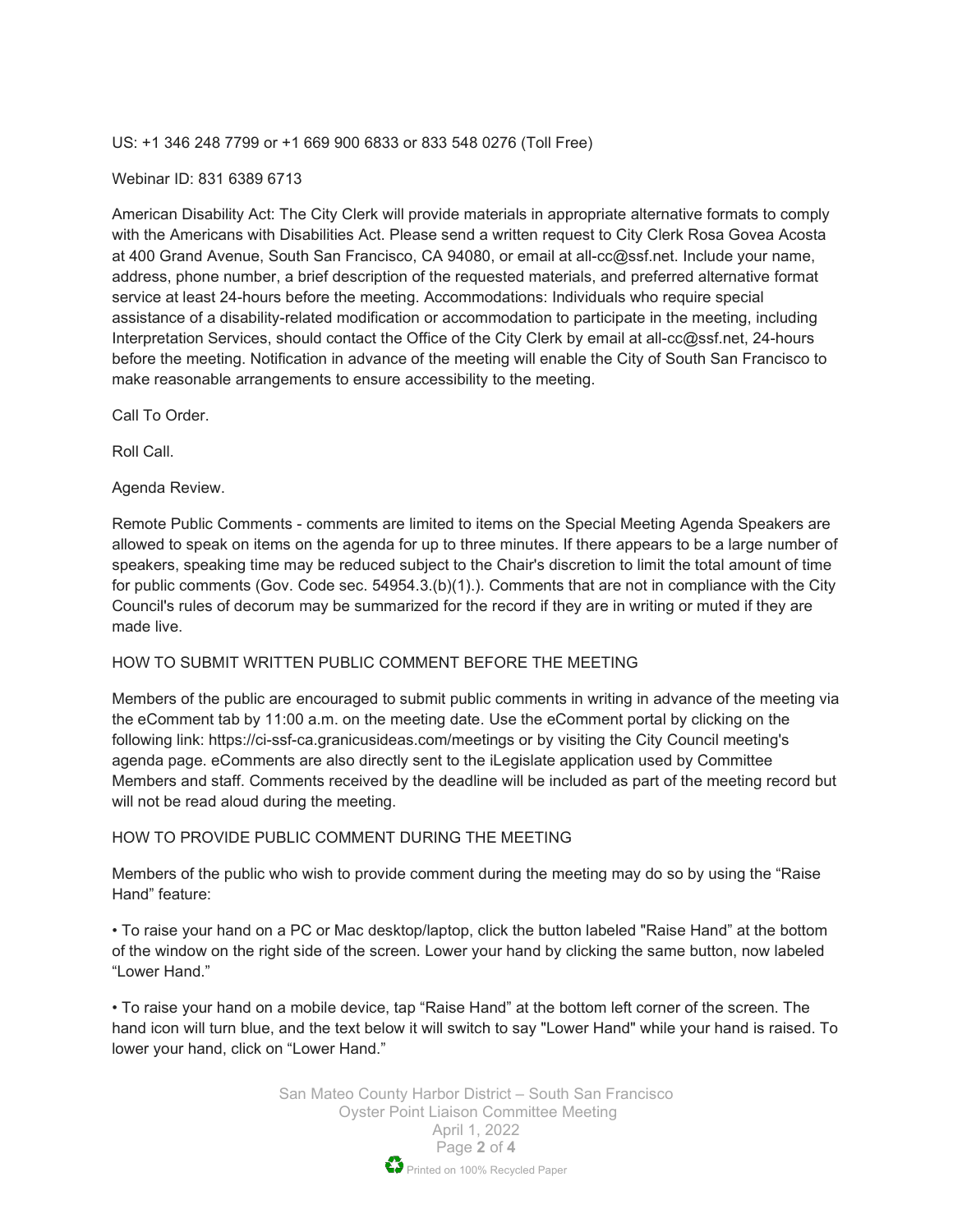- To raise your hand when participating by telephone, press \*9.
- To toggle mute/unmute, press \*6.

Once your hand is raised, please wait to be acknowledged by the City Clerk, or designee, who will call on speakers. When called upon, speakers will be unmuted. After the allotted time, speakers will be placed on mute.

## **A. Call To Order**

### **B. Roll Call**

### **C. Agenda Review**

**D. Remote Public Comments** – Comments are limited to items on the Special Meeting Agenda

## **E. Matters For Consideration**

- 1. Motion to [approve the Minutes for the meeting of April 20, 2021.](https://www.smharbor.com/files/44b04ebe7/2022_04_01_Item+1.pdf)
- 2. [Presentation on the 2022 Oyster Point Marina Annual Report \(Mike Futrell, City](https://www.smharbor.com/files/6ba9656aa/2022_04_01_Item+2+Att+1+SMCHD+SSF+Annual+Report.pdf)  [Manager, City of South San Francisco and James Pruett, General Manager, San](https://www.smharbor.com/files/6ba9656aa/2022_04_01_Item+2+Att+1+SMCHD+SSF+Annual+Report.pdf)  [Mateo County Harbor District\)](https://www.smharbor.com/files/6ba9656aa/2022_04_01_Item+2+Att+1+SMCHD+SSF+Annual+Report.pdf)
	- a. [Attachment 1 Pages from SMCHD BFS FY21](https://www.smharbor.com/files/beebfa854/2022_04_01_Item+2+Att+2+SMCHD+SSF+Annual+Report.pdf)
	- b. [Attachment 2 OPM Depreciation for FY Ending June 30, 2021](https://www.smharbor.com/files/1a19fc909/2022_04_01_Item+2+Att+3+SMCHD+SSF+Annual+Report.pdf)
	- c. [Attachment 3 Copy of OPM Phase 1 C Maintenance](https://www.smharbor.com/files/4d18891f5/2022_04_01_Item+2+Att+4+SMCHD+SSF+Annual+Report.pdf) Tasks SMCHD [Response dated March 25, 2022](https://www.smharbor.com/files/4d18891f5/2022_04_01_Item+2+Att+4+SMCHD+SSF+Annual+Report.pdf)
- 3. [Report regarding the status of the Phase 1-C park and landscape improvements](https://www.smharbor.com/files/3443da3bb/2022_04_01_Item+3_Oyster+Point+Marina+Park+Update.pdf)  [at Oyster Point Marina Park. \(Greg Mediati, Director of Parks and Recreation\).](https://www.smharbor.com/files/3443da3bb/2022_04_01_Item+3_Oyster+Point+Marina+Park+Update.pdf)
- 4. Update on the SPIT at Oyster Point Marina (Matthew Ruble, Principal Engineer, Public Works Department)
	- a. [Attachment 1 Staff Report](https://www.smharbor.com/files/a7257175a/2022_04_01_Item_4+Attachment+1+-+Staff+Report.pdf)
	- b. [Attachment 2 Site and Architecture Package](https://www.smharbor.com/files/f5d9a49b3/2022_04_01_Item_4_Attachment+2+-+Site+and+Architecture+Package.pdf)
	- c. [Attachment 3 Presentation dated April 1, 2022](https://www.smharbor.com/files/ae6b24024/2022_04_01_Item_4_Attachment+3+-+Presentation+4.1.pdf)
- 5. [Update on the Kilroy Oyster Point Development project \(Jonas Vass, Kilroy](https://www.smharbor.com/files/e862cfe34/2022_04_01_Item_5_220328_Kilroy_KOP_Harbor+District+Presentation.pdf)  [Realty\).](https://www.smharbor.com/files/e862cfe34/2022_04_01_Item_5_220328_Kilroy_KOP_Harbor+District+Presentation.pdf)
- 6. [Update on the Ensemble Hotel Development at Oyster Point Marina \(Ernesto](https://www.smharbor.com/files/bdac67073/2022_04_01_Item_6_Update+on+Ensemble+Hotel+Development+at+Oyster+Point.pdf)  [Lucero, Economic and Community Development\)](https://www.smharbor.com/files/bdac67073/2022_04_01_Item_6_Update+on+Ensemble+Hotel+Development+at+Oyster+Point.pdf)